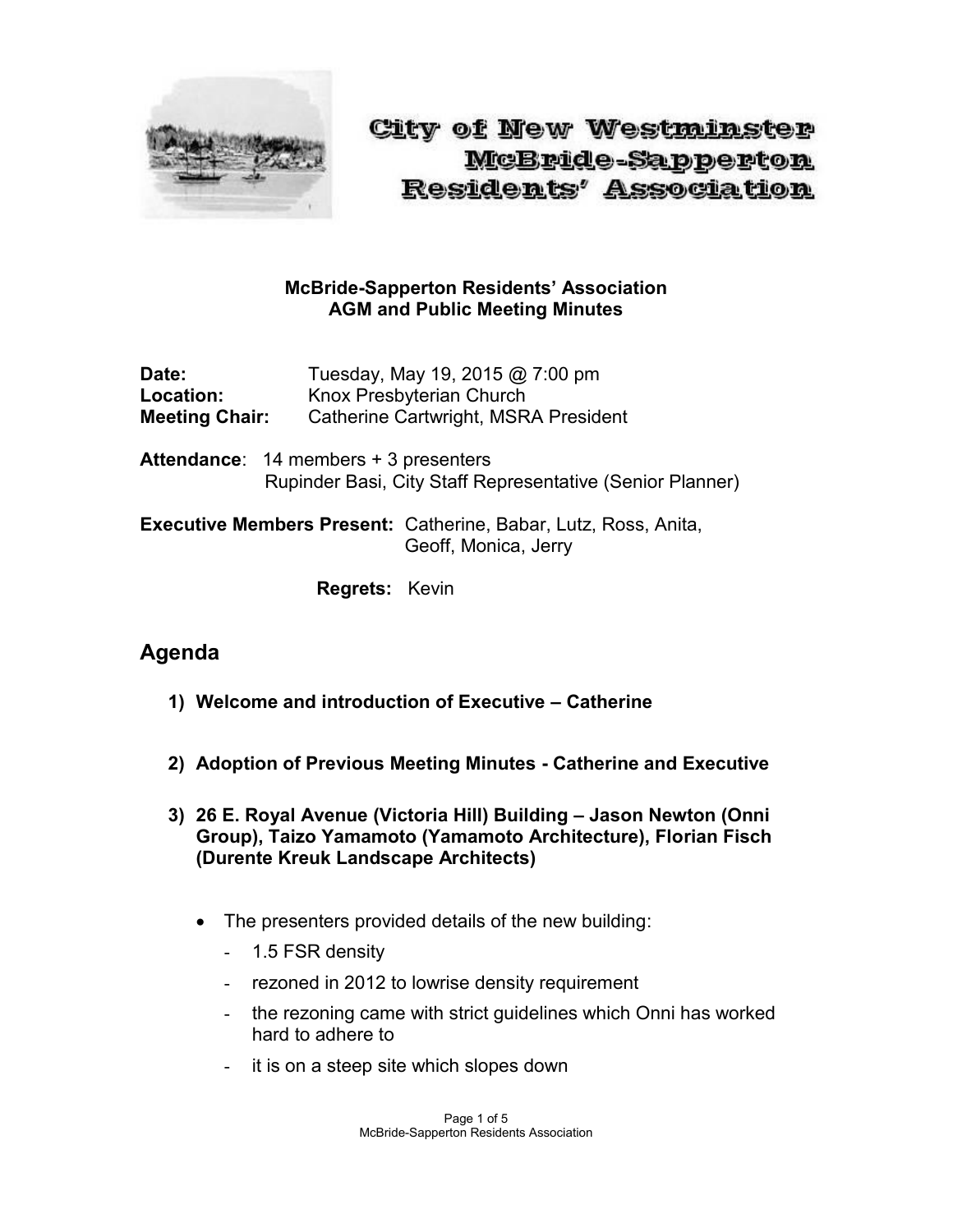- rezoning guidelines require access to underground parking from the lowest part of the site
- pedestrian space through the centre of the building effectively creates two buildings; this creates a connection to the park and green space and creates view corridors
- there will be 3000 sq. ft. of retail included; retail will be on southwest corner and have outdoor patios
- there will be 64 units, the majority of which will be 2 bedroom; a few 1 bedroom; some 3 bedroom; it will include 6 townhouse units
- because of the sloped site, entryways to units will be at different levels
- quite a bit of brick will be included in the design, which emphasizes horizontal lines; units will have large balconies
- Florian Fisch spoke about landscape design features
- Onni encourages people to contact them with any questions/concerns
- Process: they hope to start construction at the end of the year/beginning of next, with an 18-month construction period
- This is the last building to be completed on the site

#### **4) NWTAC Traffic Update – Babar**

- Alberta Street : temporary diverter has gone in. Once traffic settles down, the City will do another set of traffic counts
- There is a plan in place to do a study of traffic (perhaps in the Fall) throughout all of Sapperton
- Babar noted that a Sapperton parking study is being conducted. There will be an Open House on May 28th. Babar encouraged all residents to come and give their input.
- Catherine noted that she and others have tried several times to contact Jerry Behl to get answers to questions asked at the January meeting, but have received no response. She asked Rupinder to tell Jerry that we are waiting for a response.
- Wilf noted his concern over the effectiveness of the Alberta Street diverter.
- Apart from these issues, Babar said there has been no NWTAC meeting, so there is no news.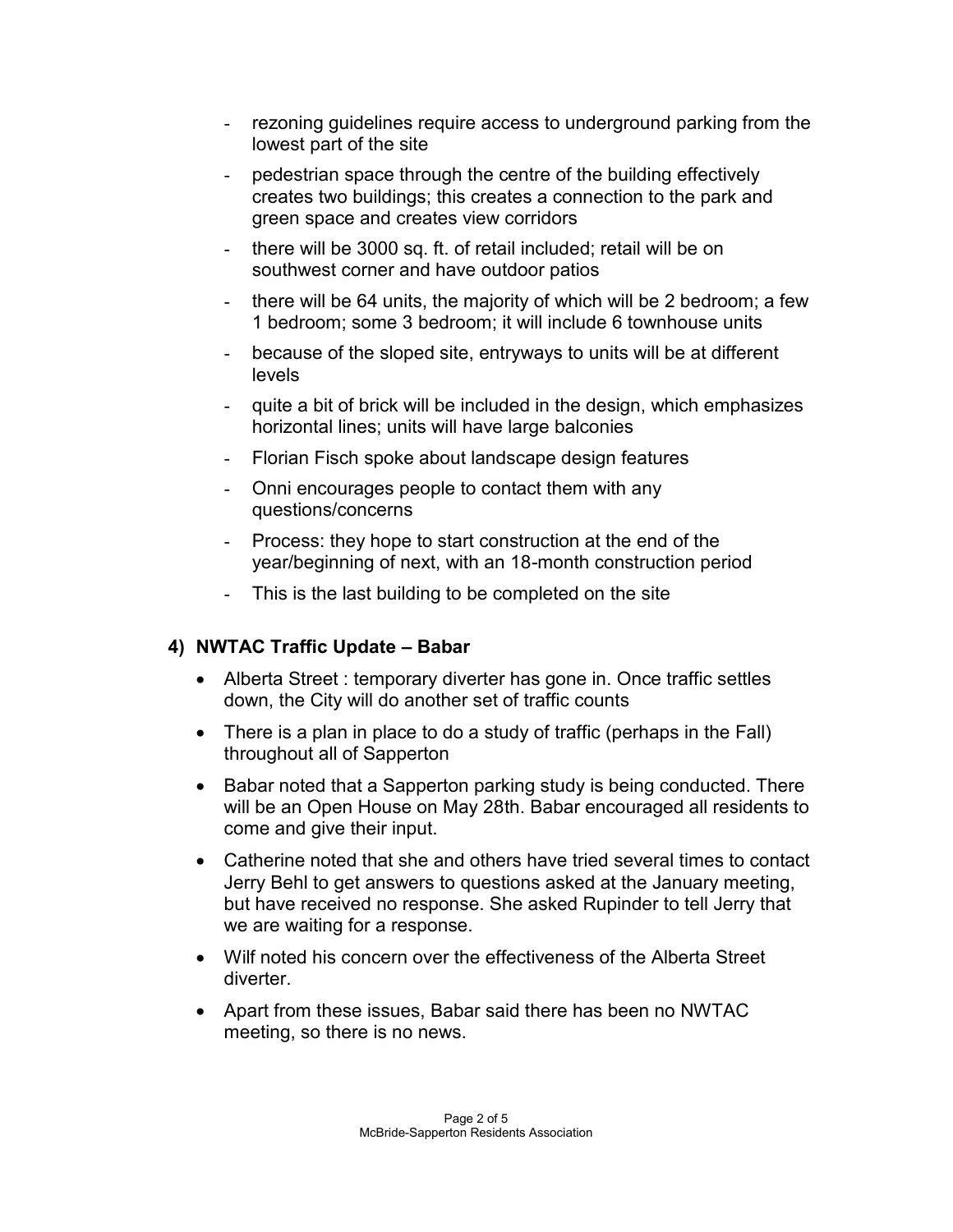### **5) NCPC Police Report – Lutz**

- Lutz raised the issue of the Shoppers Drug Mart robbery with the police. They said they are in close contact with the Transit Police and are monitoring the area.
- Lutz also noted that the NCPC meeting will be held on Thursday.
- He will send out the minutes of the meeting to the RA.

### **6) Old Business**

### **A. OCP**

• The process is ongoing. The mandate of the advisory committee has been extended and the next meeting will be in June.

### **B. Sapperton Green**

 Catherine sent an email to Brook Pooni, but their response is that there are no new developments. They are currently working their way through the list of questions and information requests from the City, and hope to get to a public hearing for an OCP amendment before the summer.

# **7) New Business**

# **A. Open House re: Parking Management in Sapperton**

• An Open House will be held on Thursday, May 28 at Sapperton Pensioners' Hall, held by Bundt and Associates. The City is development options for parking management and is seeking public input.

# **B. Sapperton Garage Sale**

- Catherine was contacted by Steve Kasper, who asked if Sapperton residents are interested in a Sapperton-wide garage sale like the ones held by the Queens Park and Massey Heights neighbourhoods.
- Interest was expressed around the table. The date proposed is Saturday, June 27<sup>th</sup>.
- Catherine requested that Rupinder ask the City if they can avoid sending parking enforcement officials around on that day.

# **C. Sapperton Day**

 Guy Ciprian has asked if any "regular" helpers and new people who are interested in helping out on Sapperton Day could contact him.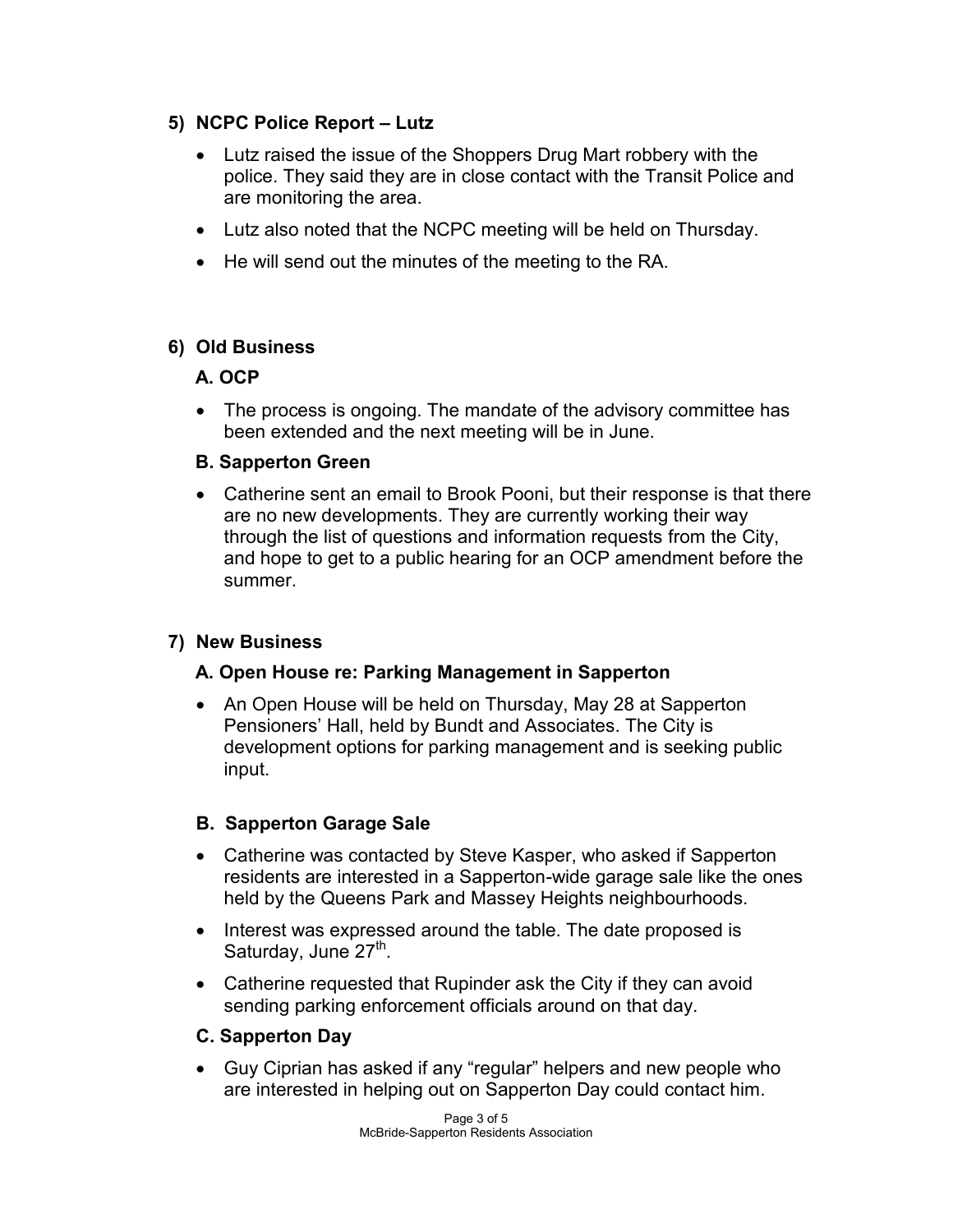### **D. Some History - Geoff**

- In 2008, the MSRA decided to become a Not for Profit Society. In order to meet the requirements for this, we needed to file financial reports, but the person in charge moved out of Sapperton, so since then, we have not done so. He can only assume we are no longer considered a Not for Profit Society.
- The idea at that time was that we would buy low energy lights to put up along the shopping district on E. Columbia at Christmastime. Lutz said he looked into this, but the problem is that we have no place to store the lights in the off-season. He has received ideas from local residents to put up banners instead, as these are easier to store.
- There was also a discussion about the missing letters on the "Historic" Sapperton" sign at the corner of 8th and E. Columbia. Geoff explained what has been happening: apparently the owner of the property has the letters on order and should be installing them when he receives them.
- There was a question about the RA presence at Sapperton Day. Geoff went over the history of the RA involvement in Sapperton Day. Rnold is interested in doing a survey at Sapperton Day. Catherine stated that he should speak to Guy about this.
- Attendees at the meeting were made aware of an app called Clickcityfix; this is an app available through the City. When people see things that need repair or fixing around the City, they can go on this app.
- A resident in attendance also brought up Place Speak, which is a forum for people in the neighbourhood to discuss local issues. It authenticates individuals by location. A discussion ensued about local interest in this forum.

#### **8) Report from Treasurer – Kevin (not present)**

- Kevin is not here tonight due to work commitments. Also, he did not have time to prepare the Treasurer's Report.
- Catherine stated that as of the last bank statement that she has received, which was from December, 2014, the MSRA account has \$4,226.03.
- Some money has been set aside for a plaque on the Woodlands site (money donated by past residents) and a tree, which ended up being planted up on 2nd Avenue by Queens Park.